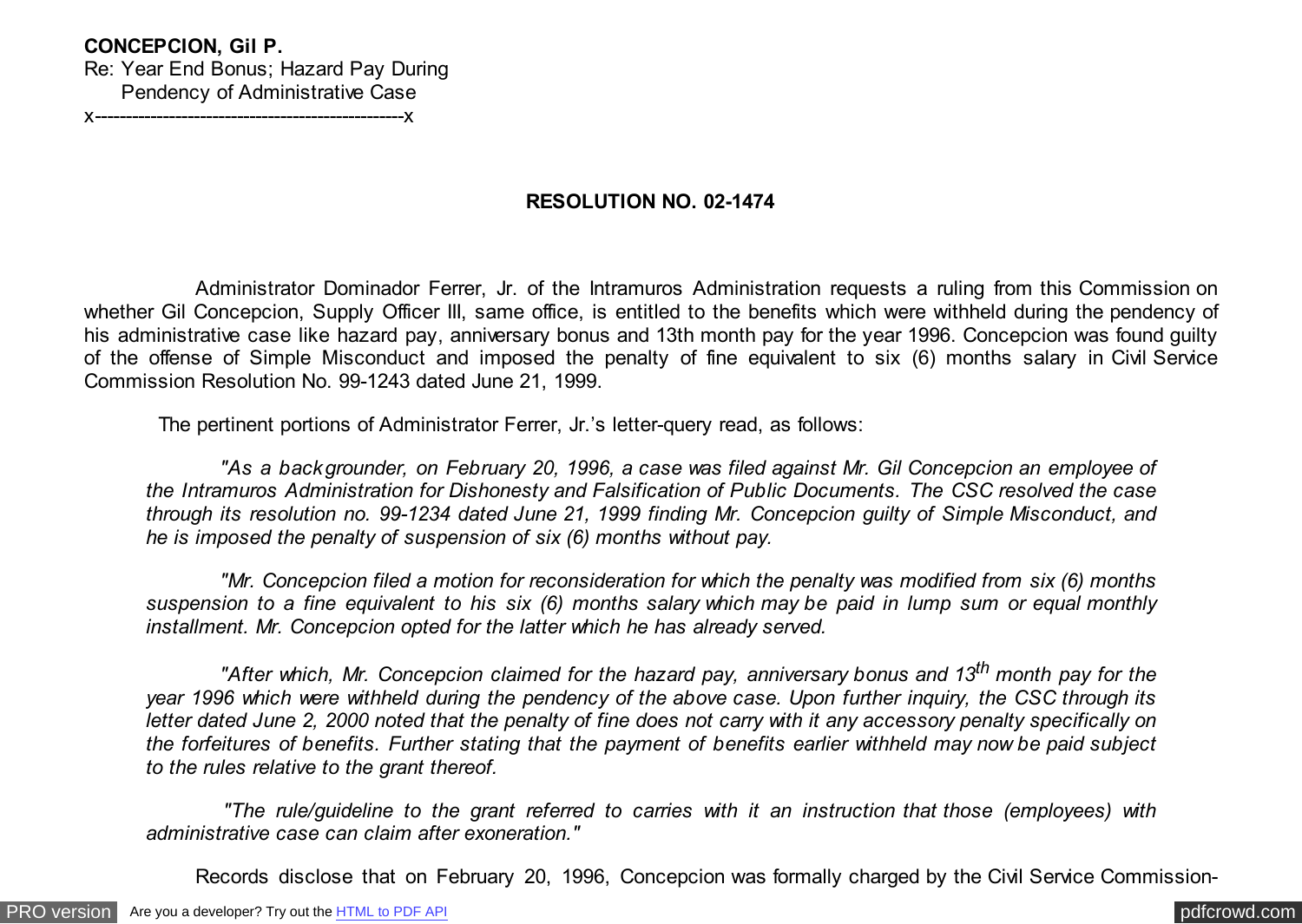National Capital Region (CSC-NCR) with Dishonesty and Falsification of Public Documents in connection with his act of making it appear in his Personal Data Sheet (PDS) that he is a graduate of Bachelor of Science in Industrial Engineering (BSIE) in order that he may qualify to take the CS Professional examination given by this Commission on December 6, 1981. Formal hearings were conducted and subsequently, in CSC Resolution No. 99-1243 dated June 21, 1999, the Commission found Concepcion guilty only of a lower offense of Simple Misconduct and was meted the penalty of six (6) months suspension from the service. Not satisfied, Concepcion moved for its reconsideration. Although denied by the Commission in CSC Resolution No.00-0276 dated January 27, 2000, the penalty was modified from six (6) months suspension to a fine equivalent to six (6) months salary. Concepcion served the penalty of fine by payment of the same in equal monthly installments. After service of the penalty, Concepcion now claims hazard pay, anniversary bonus and 13th month pay for the year 1996 which were withheld by the Intramuros Administration during the pendency of his case. He argued that the penalty of fine does not carry with it the accessory penalty of forfeiture of the aforementioned benefits, hence he should be entitled to the payment of said benefits.

 Pertinent to the instant request is **Section 58, Rule IV of the Uniform Rules on Administrative Cases in the Civil Service** which provides:

*"Section 58. Administrative Disabilities Inherent in Certain Penalties.*

### *x x x*

*`e. The penalty of fine shall carry with it disqualification for promotion for a period twice the number of days he was fined.*

*`f. The penalty of fine shall be paid to the agency imposing the same, computed on the basis of respondent's salary at the time the decision becomes final and executory."*

 At the very outset, it must be stressed that his entitlement to the aforementioned benefits depends on the rules relative to the grant of each particular benefit.

 With respect to hazard pay **Section 311**, **Article 7 (Hardship or Hazard Allowance), Volume I of the Commission on Audit's (COA) Government Accounting and Auditing Manual (GAAM)** provides, as follows:

*"Sec. 311. Employees entitled to hardship/hazard allowance. – Employees, whether regular or contractual, assigned on a permanent, temporary, special or travel basis to the following areas, which expose them to great damage or contagion or peril to life, are entitled to hardship/hazard allowance:*

- *`a. Hardship or difficult areas;*
- *`b. Strife-torn or embattled areas;*
- *`c. Distressed or isolated stations;*
- *`d. Prison camps;*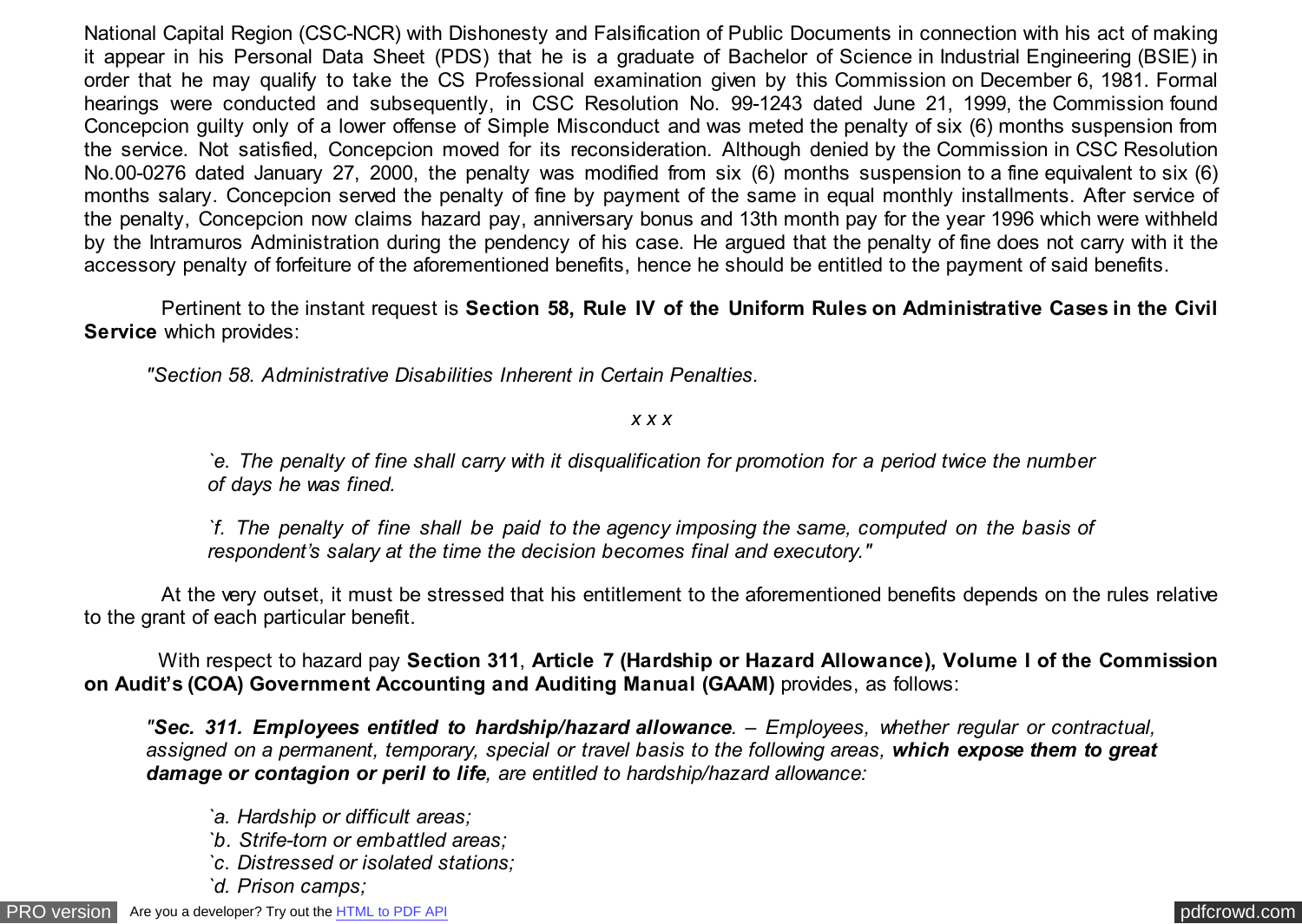*`e. Mental hospitals;*

*`f. Radiation-exposed clinics or laboratories;*

*`g. Disease-infested areas;*

*`h. Areas declared under state of calamity or emergency."*

 With respect to anniversary bonus, **Administrative Order No. 263 dated March 28, 1996 (Authorizing the Grant of Anniversary Bonus to Officials and Employees of Government Entities)** provides, as follows:

#### *x x x*

 *"WHEREAS, the grant of anniversary bonus on the occasion of milestone years of government agencies will directly improve and enhance employee morale consistent with Section 36 (2), Chapter 5, Subtitle A, Title I, Book V of Executive Order No. 292 otherwise known as the Administrative Code of 1987;*

 *"WHEREAS, there is a need to regulate the grant of such benefit by adopting a uniform scheme for its implementation to ensure fairness and equity and to conform with the policy of standardization of compensation enunciated under Republic Act No. 6758;*

#### *x x x*

*"1.0 Coverage/Exemption.*

*"1.1 All government personnel whether employed on a full-time or regular, part-time basis or under permanent, temporary or casual status, and contractual personnel whose employment is in the nature of a regular employee, who have been appointed as such in a specific government entity by virtue of a valid appointment and continue to be employed in the same government entity as of the occasion of its milestone years as defined in 2.5 herein, shall not be entitled to the immediately succeeding year.*

*"1.2 Government personnel who have been found guilty of any offense in connection with their work during the five-year interval between milestone years, as defined in 2.5 herein, shall not be entitled to the immediately succeeding year.*

*"2.0 Rules and Regulations.*

# *"2.5 Payment of the Anniversary Bonus shall be in an amount not exceeding P3,000.00 each*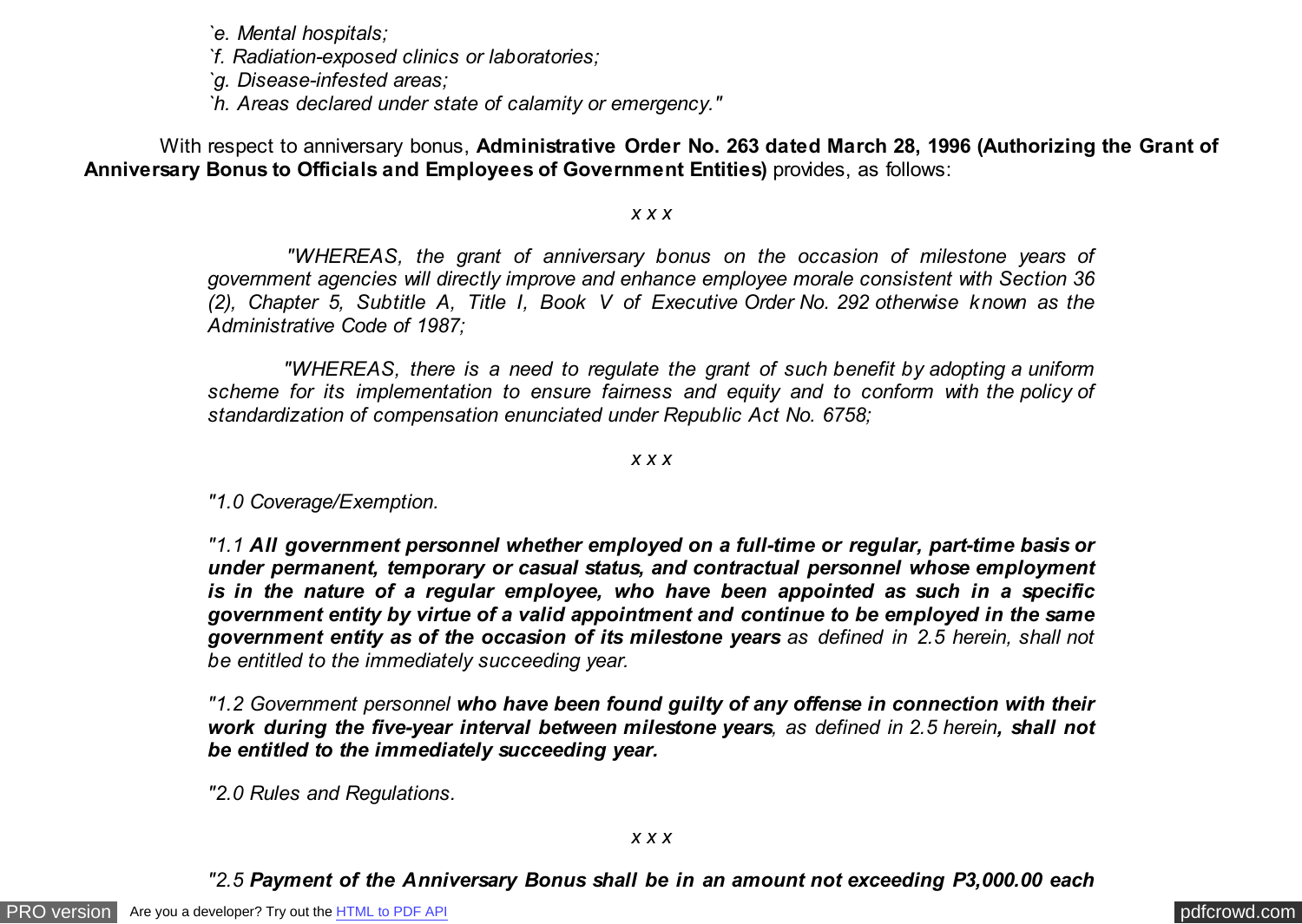*employee provided that the employee has rendered at least one (1) year service in the same agency as of the date of the milestone year.*

*`2.5.1 In case of insufficiency of funds, the government entity concerned may grant the benefit at a rate lower than that prescribed herein, provided that such rate shall be uniformly applied to all its officials and employee.'*

*"2.6 An employee may receive Anniversary Bonus only once every five years, regardless of transfer from one government entity to another."*

 Relative to the grant of Year-end Bonus (13th month pay), **Department of Budget and Management (DBM) Budget Circular No. 11 dated October 31, 1996**, provides as follows:

*"2.0 Coverage -*

*"2.1. All government personnel, whether appointive or elective, under regular, temporary or casual status, and contractual personnel whose employment is in the nature of a regular employee who are under the following instances from January 1 to April 30 or from July 1 to October 31 of each year and shall still or are still in the service, respectively, as of October 31 of the same year:'*

*`2.1.1 those who have rendered at least a total of four (4) months of service including leaves of absence with pay;*

*`2.1.2 those who are on approved leave without pay but have rendered at least a total of four (4) months of service provided they are not yet dropped from the rolls; and*

*`2.1.3 those who have less that four (4) months of service.'*

*x x x*

### *"3. Exemptions*

*`All government personnel under the following instances as of April 30 or as of October 31, as the case may be, of each year shall not be entitled to the benefits authorized herein:*

*`3.1 those with pending cases, viz;*

*`3.1.1 when under preventive suspension, until exonerated*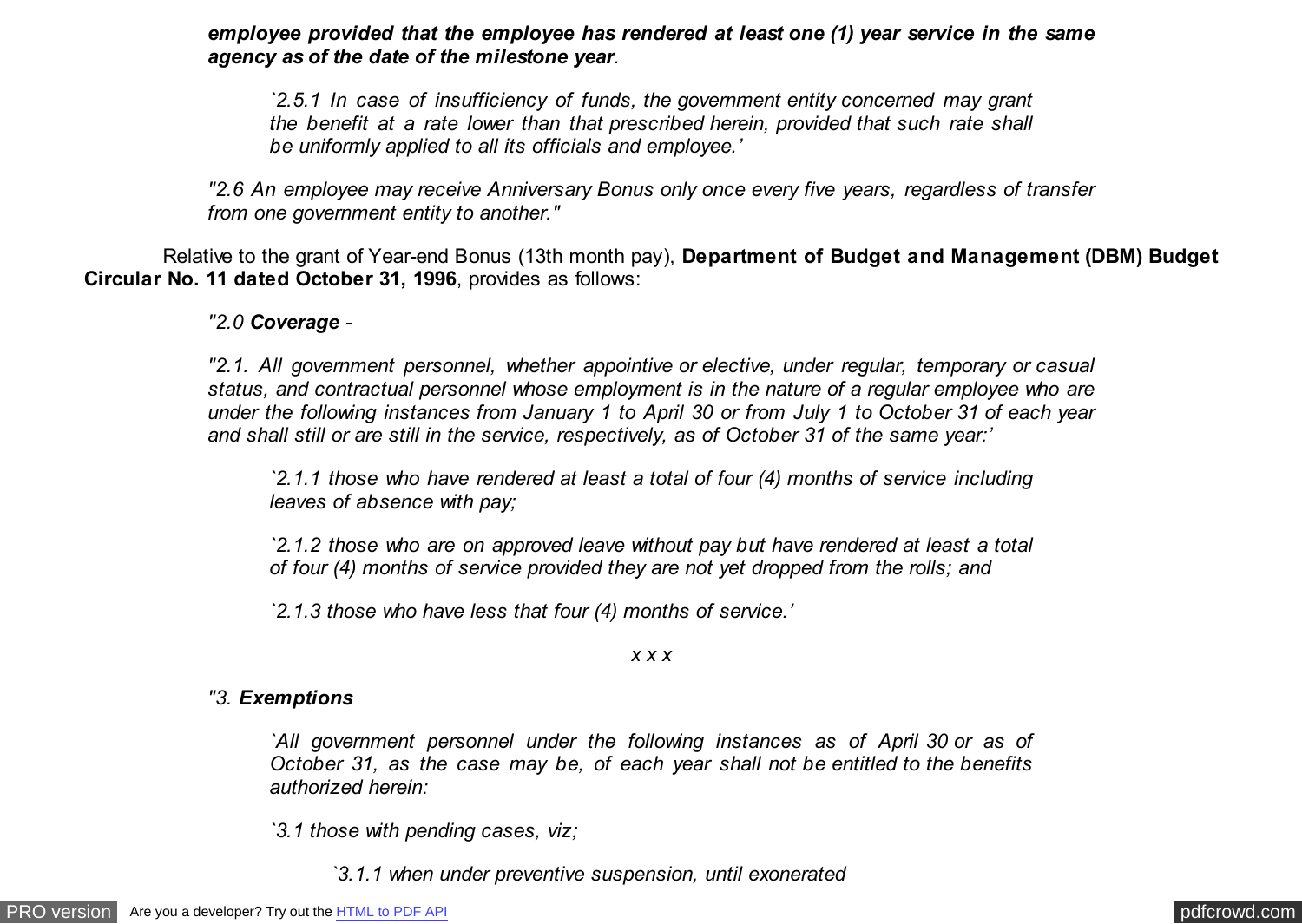*`3.1.2 when formally charged in administrative cases, i.e., their offices have found, after preliminary investigation, that a prima facie case exists against them and the requisite written formal charge has been issued by the disciplining authority;* (underscoring ours)

*x x x"*

 Applying the abovequoted provisions in the instant case, it becomes clear that hazard pay may only be granted to employees assigned to difficult, strife-torn or embattled areas or in areas declared under a state of calamity which expose them to great danger, contagion, occupational risk, danger to one's health or perils to life. In this case, record is bereft of any showing that Concepcion, as Supply Officer III at Intramuros Administration was ever exposed to great danger as contemplated in the rule granting hazard pay. Thus, absent the documentary requirements under the earlier quoted Section 313 of the Government Accounting and Auditing Manual, Concepcion cannot claim entitlement to hazard pay.

 On the other hand, the rule on the grant of anniversary bonus provides that government personnel who have rendered at least one (1) year service in the same agency as of the date of the milestone year shall be entitled to anniversary bonus provided they are not found guilty of an offense relating to their work within the five-year period prior to the date when the said benefit will be granted. In the case of Concepcion, considering that he was only found guilty on June 21, 1999, then he may receive any anniversary bonus given prior to said date, if he meets the requirements for the grant thereof.

 However, anent the year-end bonus, Concepcion is not entitled to the same. While it may be true that Concepcion's employment as Supply Officer III is in the nature of a regular employment and he served continuously as of October 31, 1996, **Department of Budget and Management (DBM) Budget Circular No. 11 dated October 31, 1996** expressly provides for the exemptions from entitlement of the year-end bonus. Specifically, it provides that government personnel who are formally charged and therefore with pending administrative cases shall not be entitled to the year-end bonus **(Item 3, 3.1 and 3.1.2 of DBM Budget Circular No. 11 dated October 31, 1996)**. Considering that Concepcion was formally charged for the offenses of Dishonesty and Falsification of Public Documents on February 20, 1996, he is disqualified from receiving the bonus.

 **WHEREFORE**, this Commission hereby rules and so holds that Gil P. Concepcion may be entitled to receive anniversary bonus for the year 1996 provided he meets the requirements for the grant thereof. However, Concepcion is not entitled to 13th month pay (year-end bonus) and hazard pay for the same year.

 Let a copy of this Resolution be furnished the Commission on Audit (COA) for its information and for whatever action it may deem proper relative to this case.

Quezon City, **November 8, 2002**